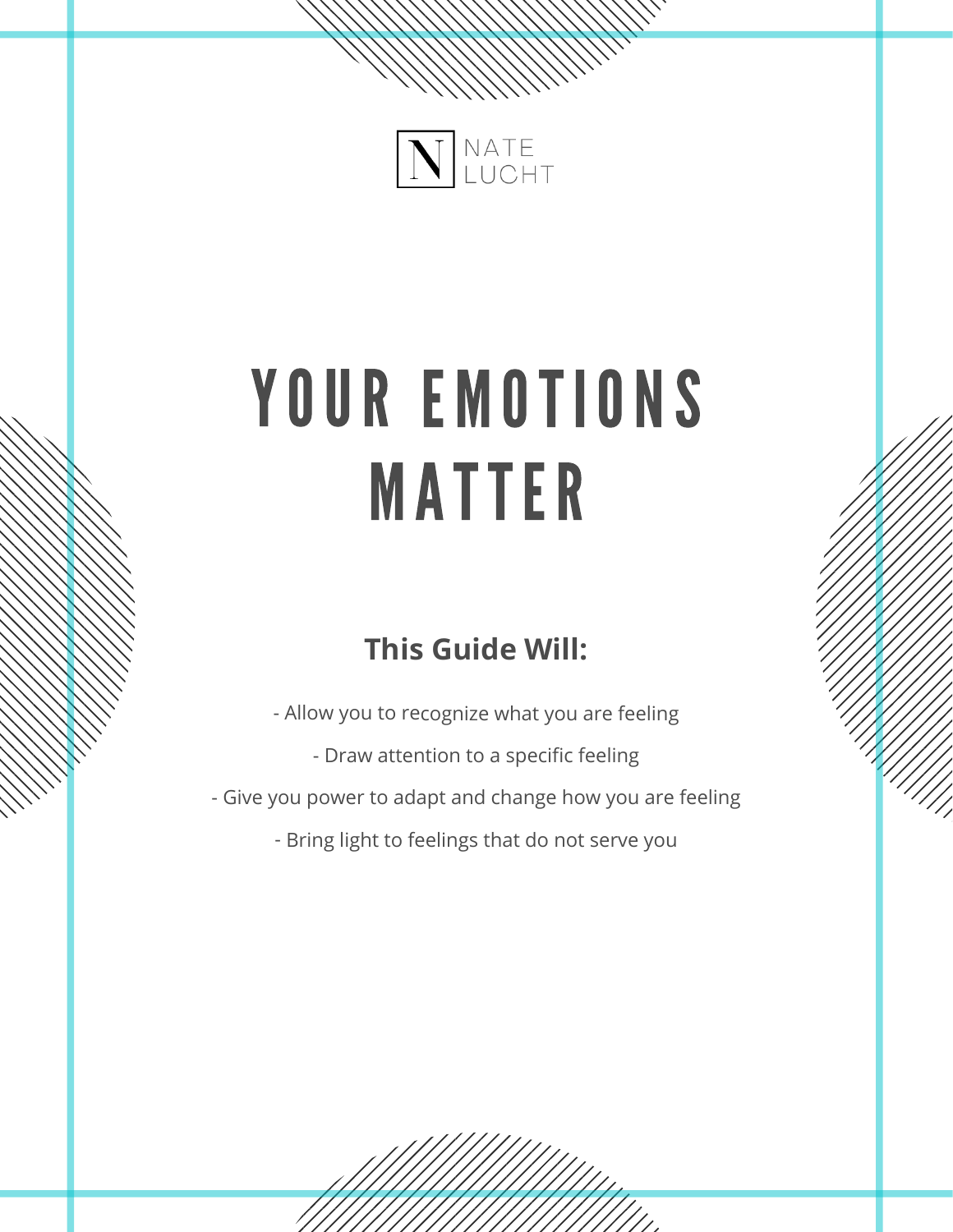${\mathsf A}_{{\mathsf N}}$  [emotions](https://liveboldandbloom.com/04/self-improvement/ultimate-list-emotions) have their appropriate place and time, but positive emotions are the ones most of us prefer to have more frequently, with maybe <sup>a</sup> light scattering of negative ones to prove we're still human.

And yet, we often find ways to make ourselves miserable, and then we wonder why we catch every bug that's going around.

It's no longer <sup>a</sup> leap to see the connection between our emotions and our physical (as well as mental) health. In essence, the more time we spend with positive emotions that are in congruence with our core truth, the healthier we are.

And because what we feel is tied to what we believe and to the words we use to express those beliefs, we can make more room for positive feelings by eliminating the beliefs and the language that are hostile to them.

First, though, we need to know what emotions are and why they're so powerful.

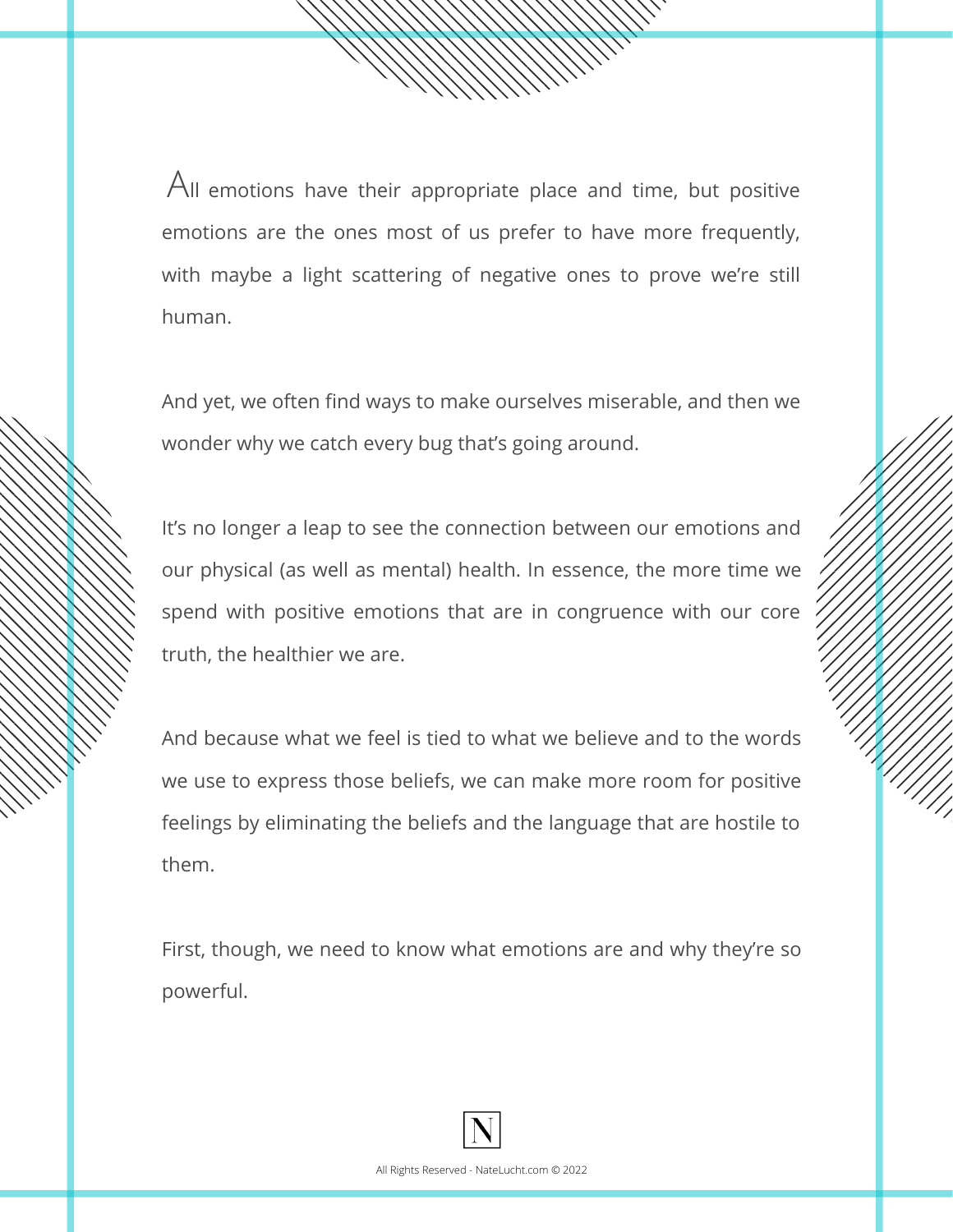## **What Are Emotions?**

Generally speaking, an emotion is a felt response to something that affects you in some way. Depending on whom you ask, emotions can either be an involuntary response to something (like <sup>a</sup> reflex) or <sup>a</sup> chosen response (like <sup>a</sup> judgment).

However you see them, the emotions you feel have <sup>a</sup> profound effect on every aspect of your life, from your relationships to the quality of your work to your longevity and overall health.

As much as we usually enjoy positive emotions more than negative ones, though, we actually need both.

Take <sup>a</sup> look at some of the benefits of positive emotions:

- Better health and productivity
- Stronger relationships
- More effective coping strategies and greater resilience
- Protection against cognitive decline
- Better productivity and more effective work
- More effective leadership and enhanced job performance
- A greater feeling of connectedness to others

Taking the time to cultivate and to [mindfully](https://liveboldandbloom.com/11/mindfulness/how-to-practice-mindfulness) enjoy positive emotions helps us to grow and makes us better able to contribute to the happiness of others.

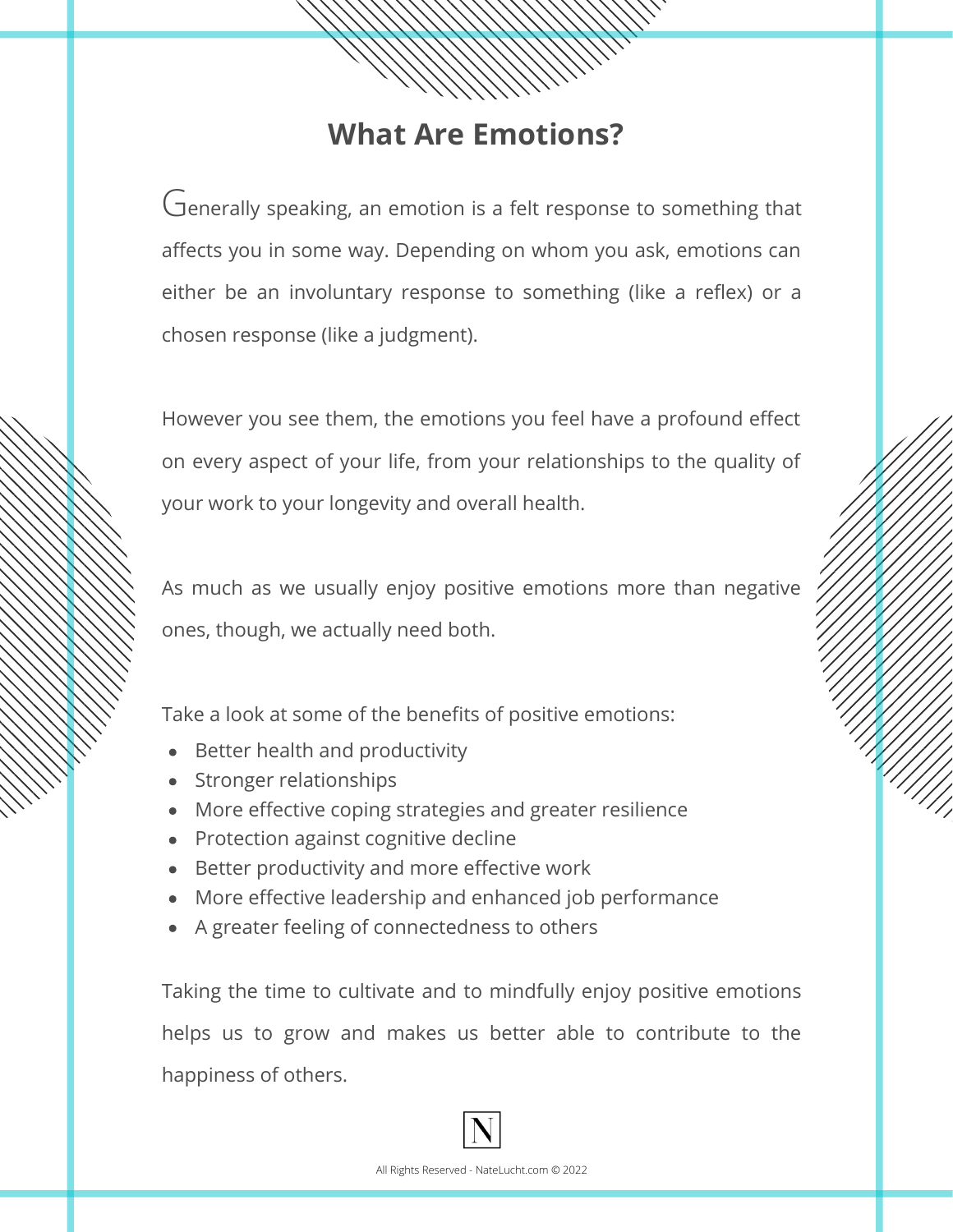#### **Emotions List**

 $\rm \, V$ ou can no doubt think of more, but let's consider the following positive emotions.

As you go down the positive emotions list, take <sup>a</sup> moment to think of <sup>a</sup> time when you felt each one.

Visualize that moment and try to feel its corresponding emotion with the same intensity. Don't be surprised if you remember other, less positive emotions associated with the same memories.

Sometimes anger is the prelude to triumph. Sometimes sadness leads us to <sup>a</sup> moment of awe and admiration. And guilt can make us eager to become better examples to others.

Sometimes that very guilt and shame we feel can make it easier to forgive others the hurt they've caused us.

There's power in knowing that the context (which includes your response to it) rather than the feeling itself is what makes it either beneficial or harmful. See if you can find proof of this as you go through your own memories of each positive emotion in this list.

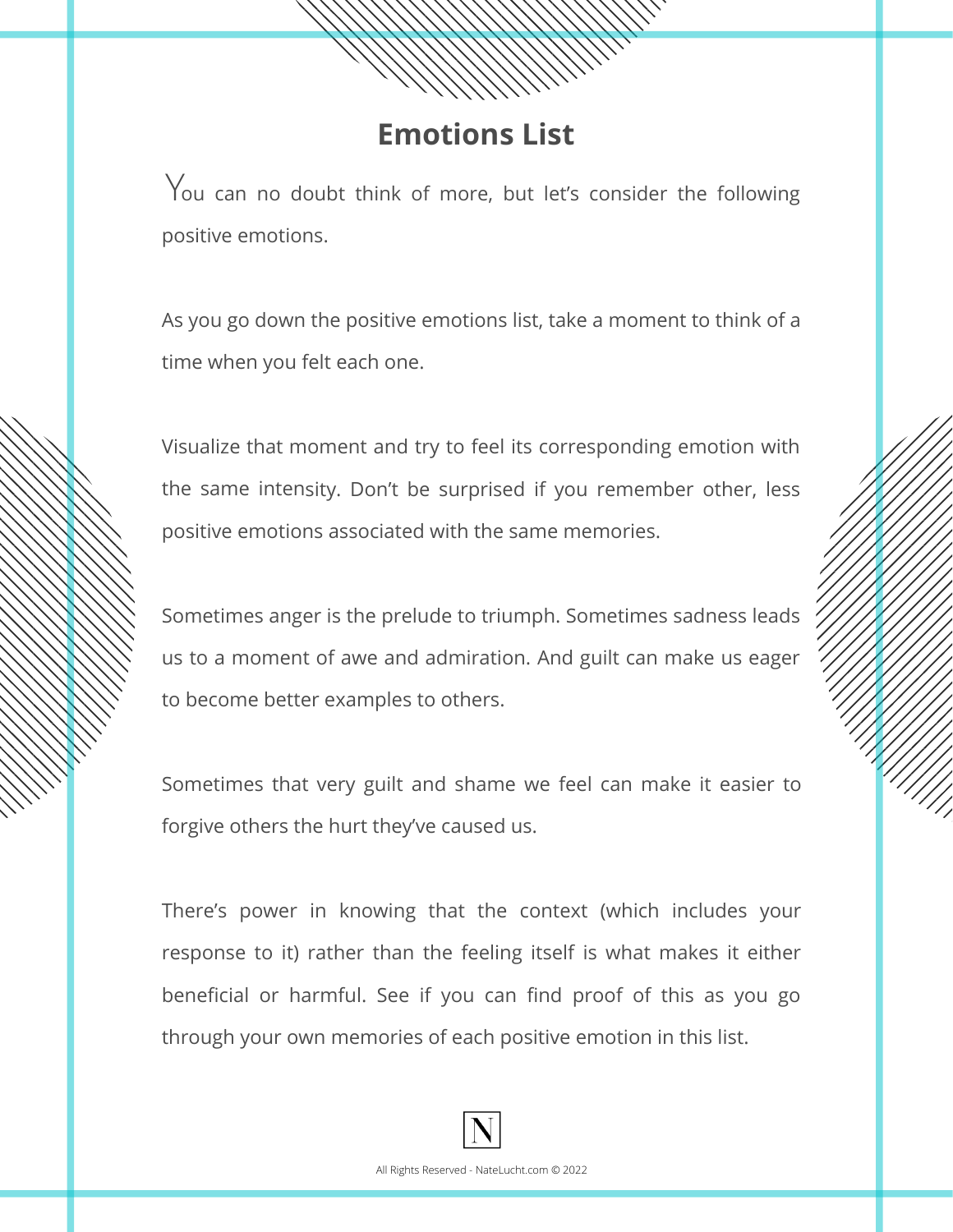### **Emotions List**

Open Understanding Confident Reliable Easy Amazed Free Sympathetic Interested Satisfied Receptive Accepting Kind Great Gay Joyous Lucky Fortunate Delighted Overjoyed Gleeful **Thankful** 

Important Festive **Ecstatic** Satisfied Glad Cheerful Sunny Merry Elated Jubilant Playful Courageous Energetic Liberated Optimistic Alive Happy Impulsive Free Frisky Animated Spirited

**Thrilled** Wonderful Calm Good Peaceful At Ease Comfortable Please Encouraged Clever Surprised Content Quiet Certain Relaxed Serene Free And Easy Bright Blessed Reassured Loving Considerate

Sensitive Tender Devoted Attracted Passionate Admiration Warm Touched Sympathy Close Loved Comforted Concerned Affected Fascinated Intrigued Absorbed Snoopy Curious Eager Keen

Affectionate

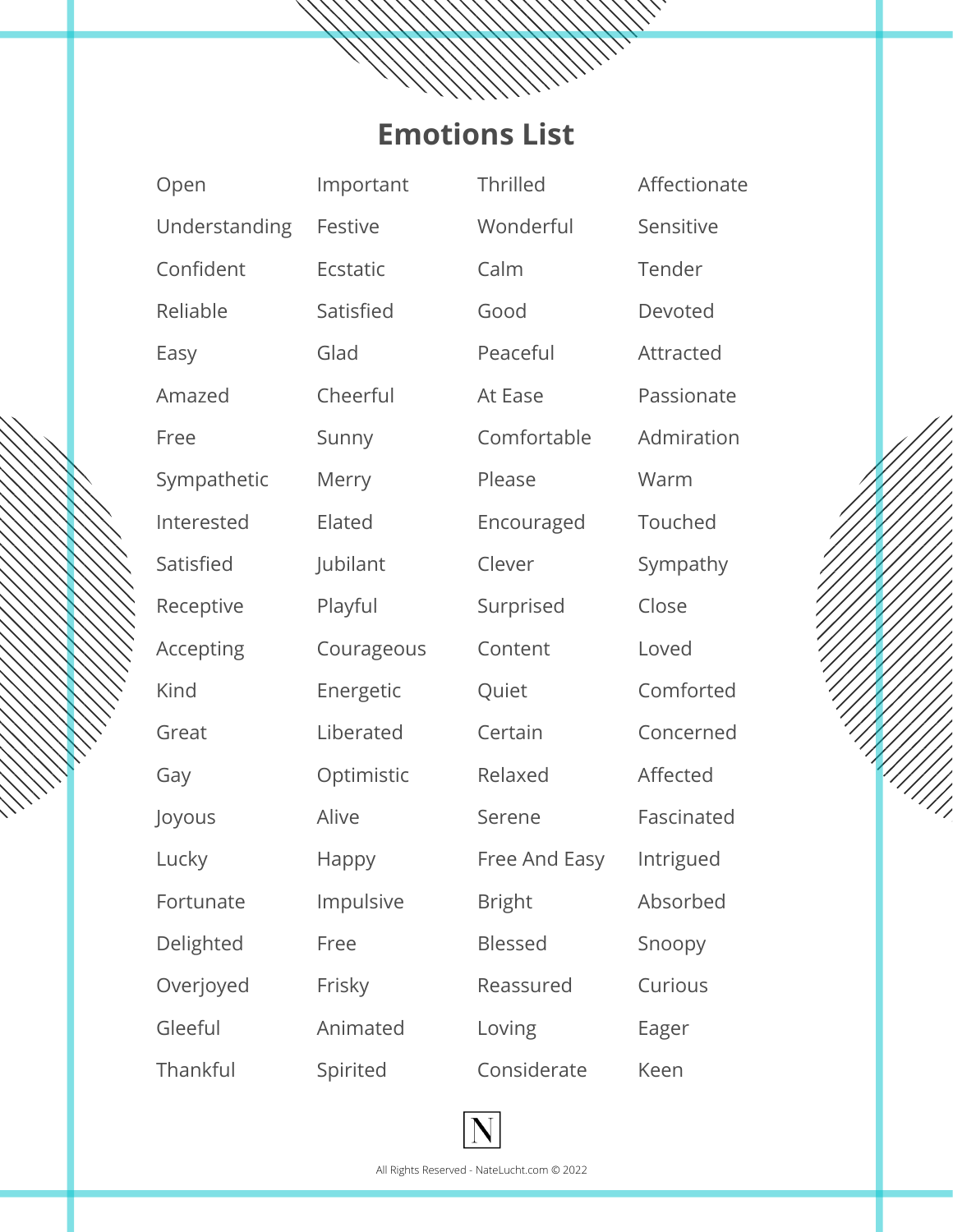# **Emotions List, Cont.**

| Earnest        | Impulsive       |
|----------------|-----------------|
| Intent         | Altruism        |
| <b>Anxious</b> | Sure            |
| Inspired       | Strong          |
| determined     | Unique          |
| <b>Excited</b> | Wholeness       |
| Enthusiastic   | Worthiness      |
| <b>Bold</b>    | Dynamic         |
| <b>Brave</b>   | Tenacious       |
| Unity          | Hardy           |
| Daring         | Secure          |
| Interested     | Abundance       |
| Challenged     | Cheerful        |
| Re-Enforced    | <b>Blissful</b> |
| Confident      | Momentum        |
| Romance        | Revelation      |
| Satisfaction   | Compassion      |
| Gratitude      | Empowered       |
| Hopeful        | Friendship      |

||||||<br>|

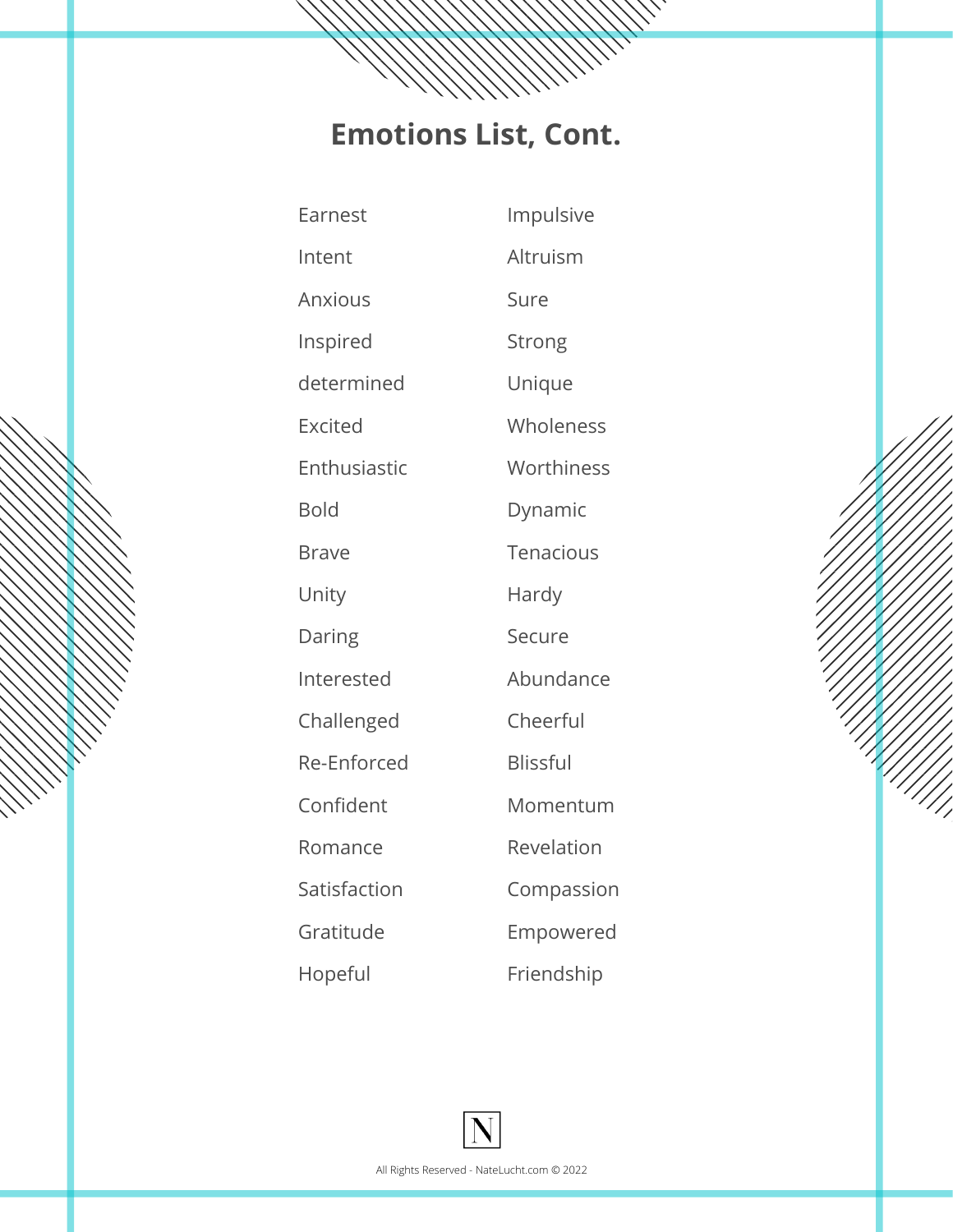## **Observe Your Feelings And Emotions**

 $\bigcirc$  of the best ways to understand and savor these positive feeling words is by observing them as they appear in yourself. Pay attention to emotions as they rise up in your conscious awareness.

Or at random times, check in with yourself to see what emotional state you are in.

Ask yourself these questions:

- What positive emotion am I experiencing right now?
- How does this emotion make me feel?
- How does this emotion impact my attitude and outlook?
- What might have triggered or fostered this positive feeling?
- How can I return to this happy emotion again?

Having more clarity around your good feelings helps you know yourself and what impacts your mood for the better. When negative feelings arise, you can use this information to improve your state of mind.

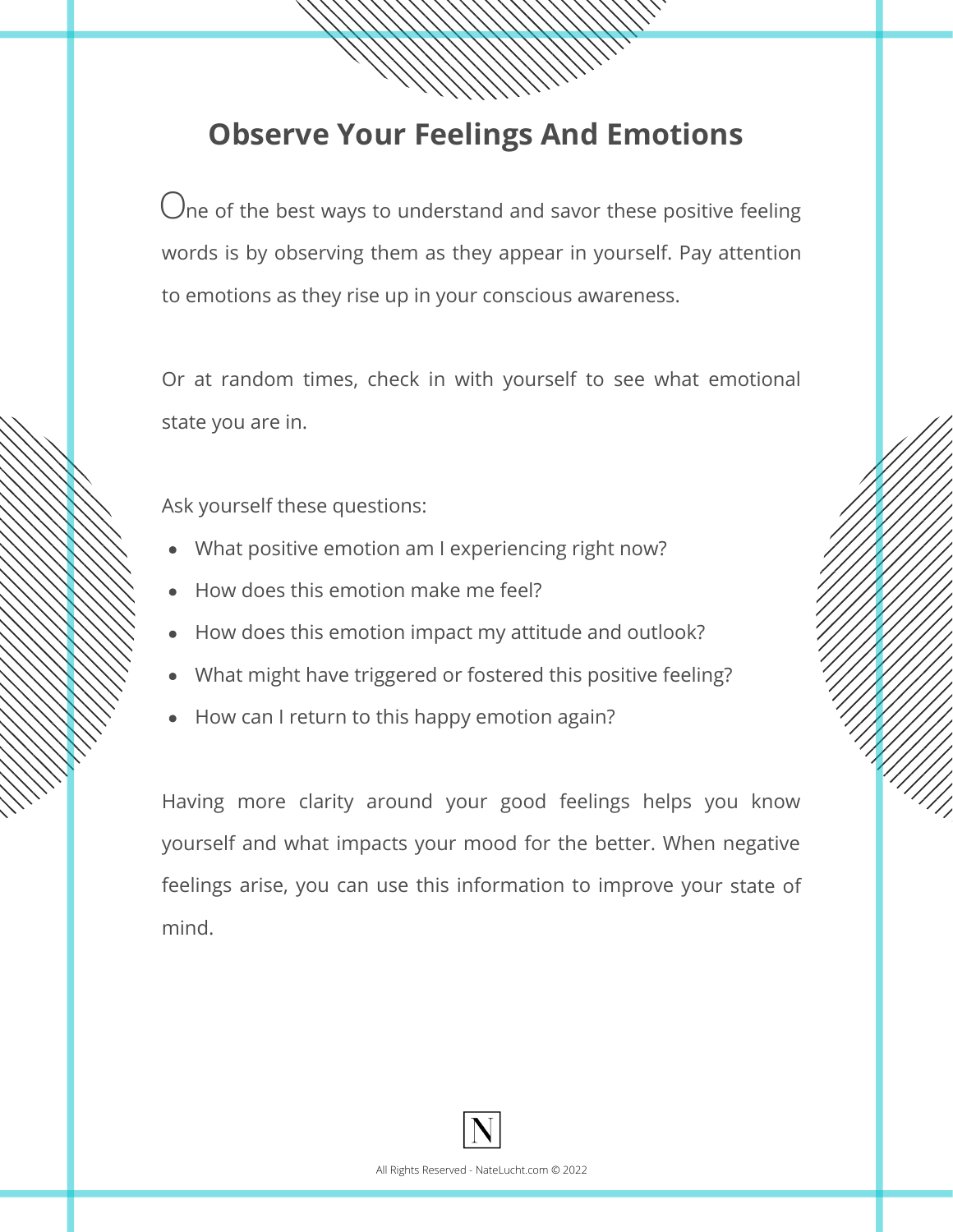$Good$  emotions are those that are consistent with the truth; they represent an appropriate response to the way things are — inside and out.

But while your subconscious knows the difference between real and fake emotions (and your body will reflect what it knows), you can make more room for positive emotions.

- You can practice being more grateful and present in each moment.
- You can spend more time enjoying and taking delight in the good things you have.
- And you can forgive others, even when it's not the first response that comes to mind when you think of them. Forgive them for your own sake, so you can replace that stubborn and painful resentment with serenity and goodwill.

Good emotions — both pos[itive](https://liveboldandbloom.com/10/quotes/calming-positive-affirmations-anxiety) and negative — can work together to help you put your house in order.